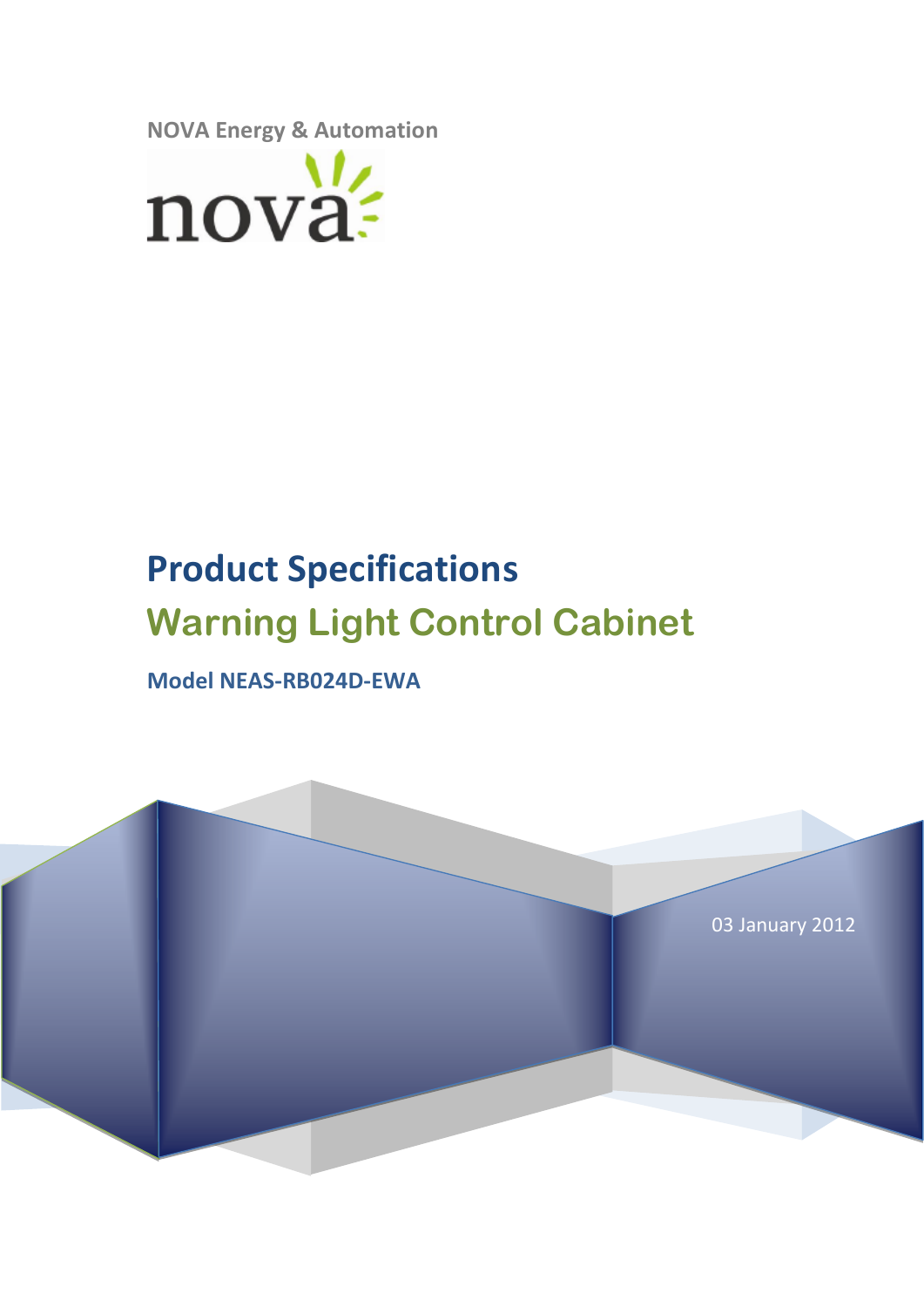## Product Description

### 1. Standard Applications

The Nova NEAS-RB024D-EWA is an integrated lighting controller designed to meet the hospitalgrade lighting power requirements of medical imaging suites. The low voltage control panel provides a safe, low voltage interface between the imaging equipment, warning lights, operator's control, and room line voltage.



**Figure 1: Nova Warning Light Controller Application Diagram**

### 2. System Compatibility

The Nova NEAS-RB024D-EWA is compatible with the following medical imaging equipment:

Siemens Medical X-ray: Axiom Multix MT and several other similar installations.

Quantum Medical X-ray: Q-Rad System and several other similar installations.

### 3. Identification

Siemens Medical- The proper panel can be identified on Siemens Medical Construction Drawings: sheet E-101 $\rightarrow$  Note 2: Auxiliary Wiring  $\rightarrow$  X-ray warning lights and door switch schematic. Equal to relay box with related components

Quantum Medical- The proper panel can be identified on Quantum Medical Construction Drawings: sheet E-101 $\rightarrow$  Auxiliary Wiring  $\rightarrow$  Relay JB. Equal to relay box with related components

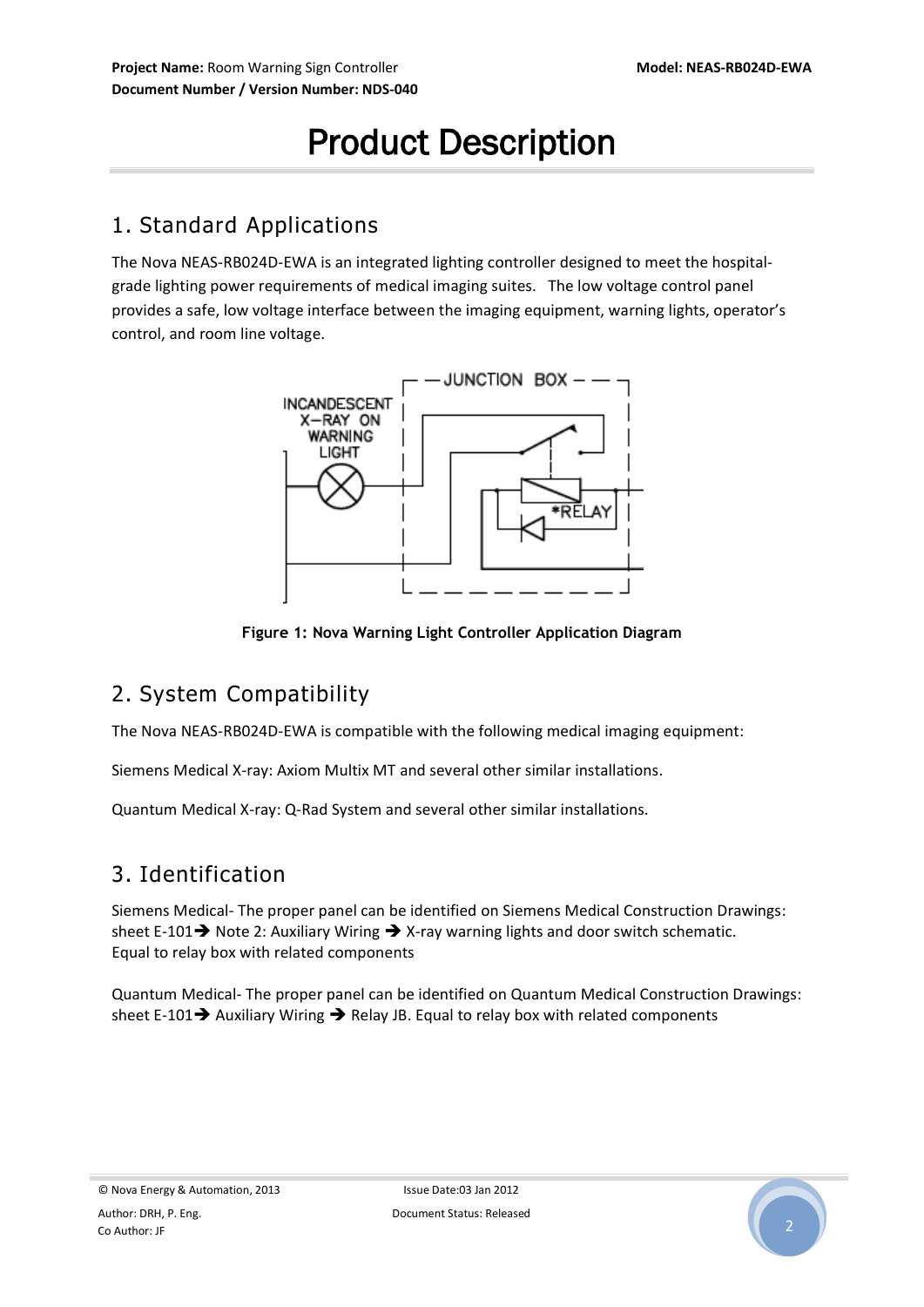### 4. Features/ Benefits

#### Features

- Integrated design provides all of the lighting controls into an easy to configure panel.
- Utilizes heavy duty contacts to handle light currents.
- Controls up to 2 separate warning lights via integral double pole, single throw contactor.
- UL and cUL listed to conform to NEC.
- Isolates lighting system voltages from imaging system.
- Labeled to conform with NFPA99, NFPA-70, and the OEMs specifications.
- Provides a fixed junction point for the warning sign controls.
- Compact size for easy installation
- Fused Short circuit protection.
- No minimum load required
- Factory wired and tested.
- Simple field configuration can accommodate several different equipment installations.
- Integrated "Hospital Supplied" Class 2, 24VAC power source.

#### Benefits

- Designed, tested, and installed on several projects worldwide.
- Meets the requirements as specified by Siemens.
- Reduced weight- all components are within a small 10 lb enclosure.
- Eliminates multiple lighting control systems.
- Reduces installation time and cost by eliminating delays in obtaining individually enclosed components and by eliminating on site assembly.
- Provides a standardized platform for other future modifications or upgrades.



**Figure 2: Nova Warning Light Controller** 

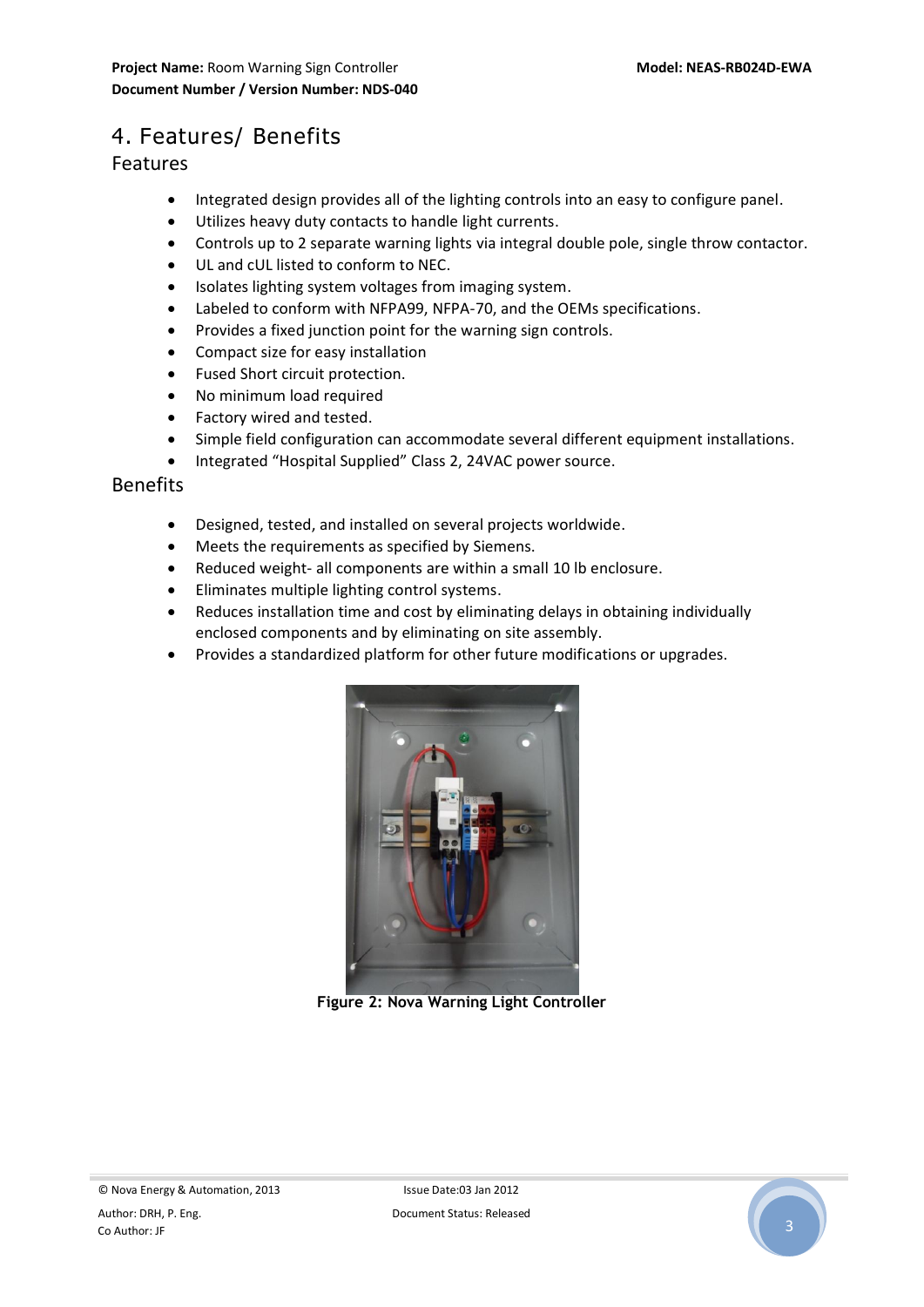### 5. Specifications

| <b>Model</b>                  | NEAS-RB024D-EWA                                                    |
|-------------------------------|--------------------------------------------------------------------|
| <b>Application</b>            | Warning Light controls for medical imaging equipment               |
| <b>Input Voltage</b>          | 110VAC (please specify if other voltage requirements are needed)   |
| <b>Input Frequency</b>        | 60Hz (please specify if other frequencies are required)            |
| <b>Input Current</b>          | AC input (maximum): 5 A                                            |
| <b>SCC Rating</b>             | Short Circuit Interrupting Rating 5 KA                             |
| <b>Control Voltage</b>        | Externally derived 24VDC from control or imaging equipment source. |
| <b>Maximum Sign Load</b>      | 15 Amps                                                            |
| <b>Warning Light Controls</b> | Compatible with up to 2 warning lights, LED or incandescent        |
| <b>Approvals</b>              | UL/cUL                                                             |

### 6. Weight and Dimensions

| <b>Mounting</b>               | Warning Light Controller is provided in a steel enclosure suitable for surface,<br>wall or above the ceiling mounting. |
|-------------------------------|------------------------------------------------------------------------------------------------------------------------|
| <b>Dimensions</b>             | Height: 7.9" (200mm) Width: 7.9" (200mm) Depth: 4.7" (120mm)                                                           |
| Weight                        | 10 lbs. (4.54 kg)                                                                                                      |
| <b>Mounting</b>               | Rear wall mounting holes (4). Spaced 0.79" (20mm) from enclosure edge.<br>Optional mounting brackets are available     |
| <b>Enclosure</b>              | Model KL 1502510; 18 Gauge Carbon Steel, all rounded corners.                                                          |
| <b>Finish</b>                 | Dip coat primed, powder coated in textured RAL 7035                                                                    |
| <b>Cover</b>                  | Captive screw-type cover                                                                                               |
| <b>Protection</b><br>Category | IP 66, UL Type 1, 4, 12,                                                                                               |

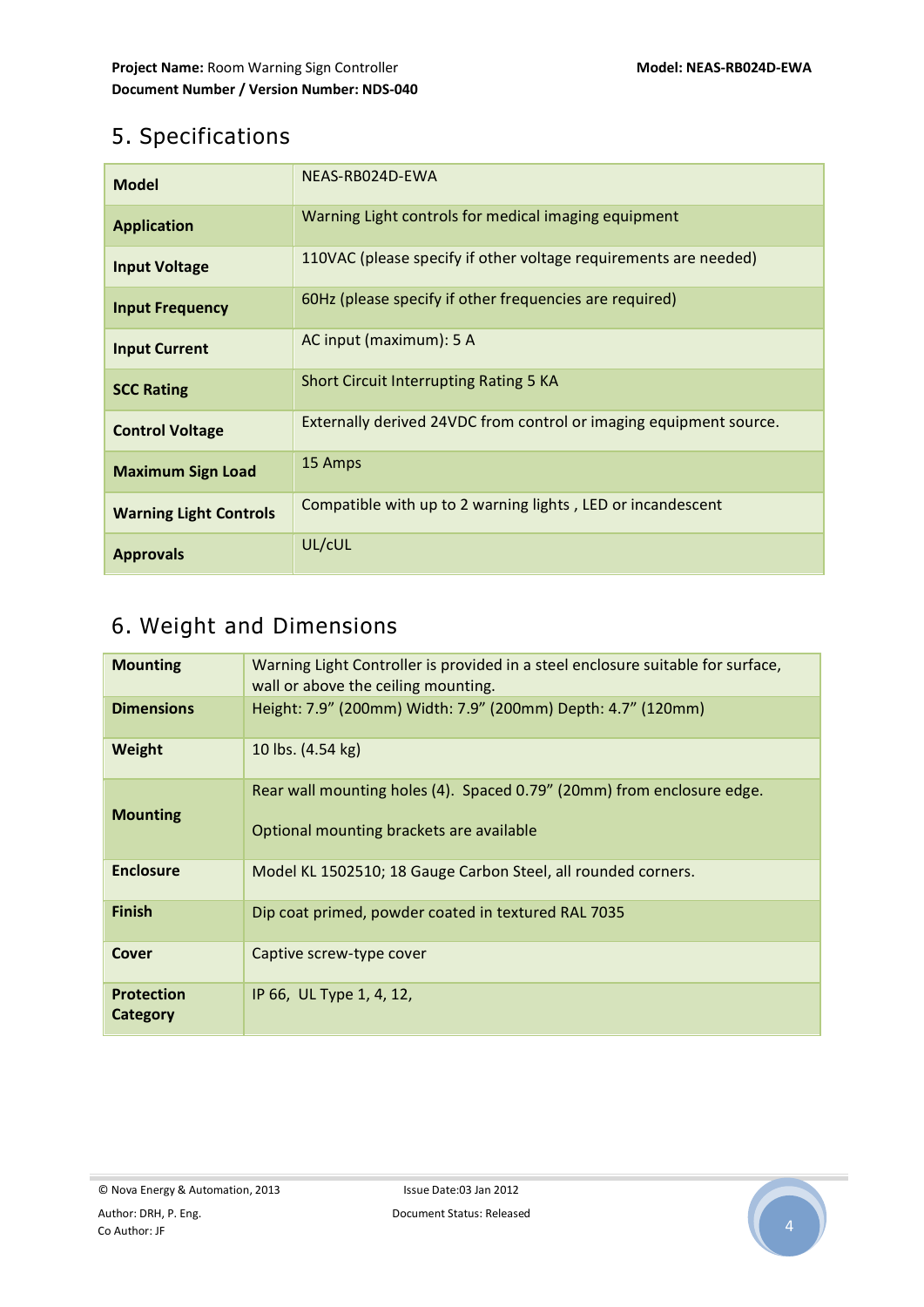#### **Project Name:** Room Warning Sign Controller **Model: NEAS-RB024D-EWA Document Number / Version Number: NDS-040**



**Figure 3: Enclosure Dimensions inches (mm): Outside, Depth**

#### 7. Warranty

This limited warranty set forth below is given by Nova Automation ("Seller") with respect to the electrical equipment ("Product") packaged with this limited warranty. The Product, when delivered to you in new condition in its original packaging, is warranted against defects in materials or workmanship as follows: For a period of one (1) year from the date of original purchase, defective parts or a defective Product returned to a Seller, or its authorized service providers, as applicable, and proven to be defective upon inspection, will be repaired, or exchanged for a new Product, as determined by the Seller, or the authorized service provider.

This limited warranty covers all defects encountered in normal use of the Product, and does not apply in the following cases: Loss of or damage to the Product due to abuse, mishandling, alteration, accident, electrical current fluctuations, failure to follow operating, maintenance or environmental instructions prescribed by Seller, failure to follow Sellers installation instructions, or service performed by someone other than Seller or its authorized service provider.

Nova assumes no responsibility for labor or freight costs incurred in connection with the installation, removal, or replacement of products determined to be defective or any consequential or incidental damages arising from the use of the product. Nova Automations entire liability on any claim of loss or damage resulting from a defective product is limited to the replacement of the product.

WARRANTY IS VOID IF PRODUCT IS NOT USED FOR THE PURPOSE FOR WHICH IT WAS MANUFACTURED.

© Nova Energy & Automation, 2013 Issue Date:03 Jan 2012 Author: DRH, P. Eng. Document Status: Released  $\blacksquare$   $\blacksquare$   $\blacksquare$   $\blacksquare$   $\blacksquare$   $\blacksquare$   $\blacksquare$   $\blacksquare$   $\blacksquare$   $\blacksquare$   $\blacksquare$   $\blacksquare$   $\blacksquare$   $\blacksquare$   $\blacksquare$   $\blacksquare$   $\blacksquare$   $\blacksquare$   $\blacksquare$   $\blacksquare$   $\blacksquare$   $\blacksquare$   $\blacksquare$   $\blacksquare$   $\blacksquare$   $\blacksquare$   $\blacksquare$   $\blacksquare$   $\blacksquare$   $\blacksquare$   $\blacksquare$   $\blacks$